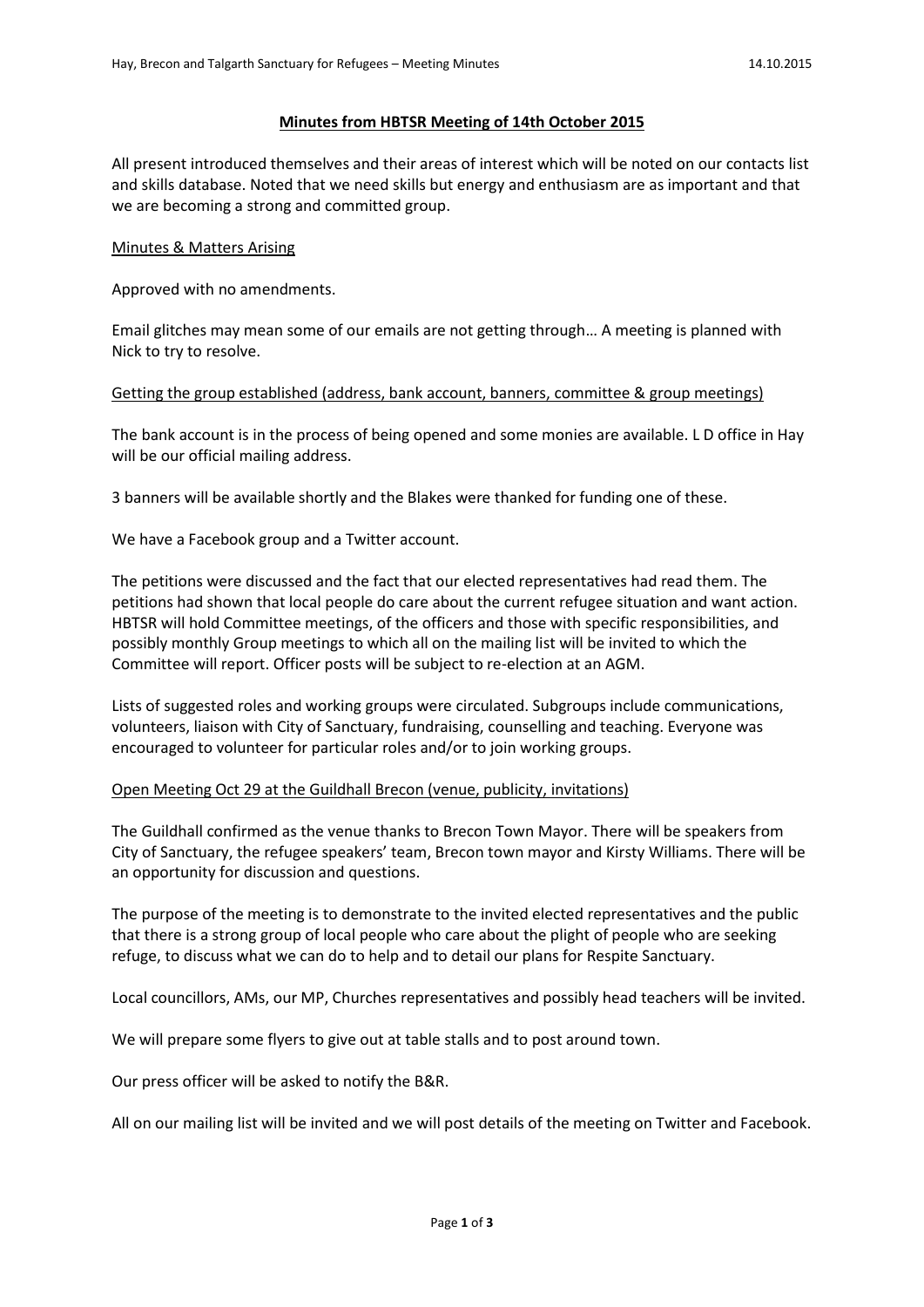#### Our Aims + new Brochure

The following aims were approved

HBTSR Aims:

- To make our elected representatives aware that there is strong support in our communities for welcoming refugees.
- To campaign for the UK government:
	- $\circ$  to accept a fair and generous quota of refugees in partnership with the other countries of Europe;
	- $\circ$  To provide more funding and assistance to those countries where the refugees arrive.
- To campaign for the Welsh Government, Powys County Council and our towns and communities to offer to resettle refugee families and to secure adequate funding and support from the UK government.
- To provide information to our own communities about the plight of refugees and help to coordinate the efforts of all who wish to assist them.
- To establish a programme to provide short-term respite and sanctuary for refugees in the peaceful countryside in and around the Brecon Beacons National Park.

Agreed that these aims may need to change as time goes on and if we seek charitable status. The benefits of charitable status (giving access to grants, gift aid, etc.) were discussed, but it would involve other complexities and it was agreed to defer consideration for the present.

The new draft Pledge Brochure for use on stalls, in mailings and at public events was discussed (based on one from City of Sanctuary and Swansea). The draft was agreed subject to a new logo.

Cate and Neil agreed to work on design of the logo.

A fact-sheet debunking some of the myths about Refugees- agreed to work on design and some revisions to wording. The relative merits of the terms 'refugee' and 'asylum seeker' were discussed. A strong plea was made for stressing the humanity (rather than the legal status) of all those seeking refuge and asylum. Suggested we might use the slogan 'refugees are people too'. Or 'refugees and asylum seekers are people first'.

### City of Sanctuary & Respite Sanctuary

The concept of City Of Sanctuary and our own respite sanctuary concept were discussed and agreed.

We will aim to align ourselves with City Of Sanctuary and meanwhile explore opportunities for members of our group to volunteer in the Sanctuary cities (Swansea, Cardiff, possibly Newport) to help, gain experience, and form links.

Confirmed that we will offer one or more Respite Days initially, probably to refugees already in one of the cities. We will supply transport, food, recreation, entertainment. We will expand and build upon the Respite plans as needed. Previous trips organized by Brecknock Peace & Justice Group had led to reciprocal action from refugees who wanted to welcome us to their area, offer entertainment or cooking to demonstrate their culture. Agreed that we should provide opportunities for reciprocity.